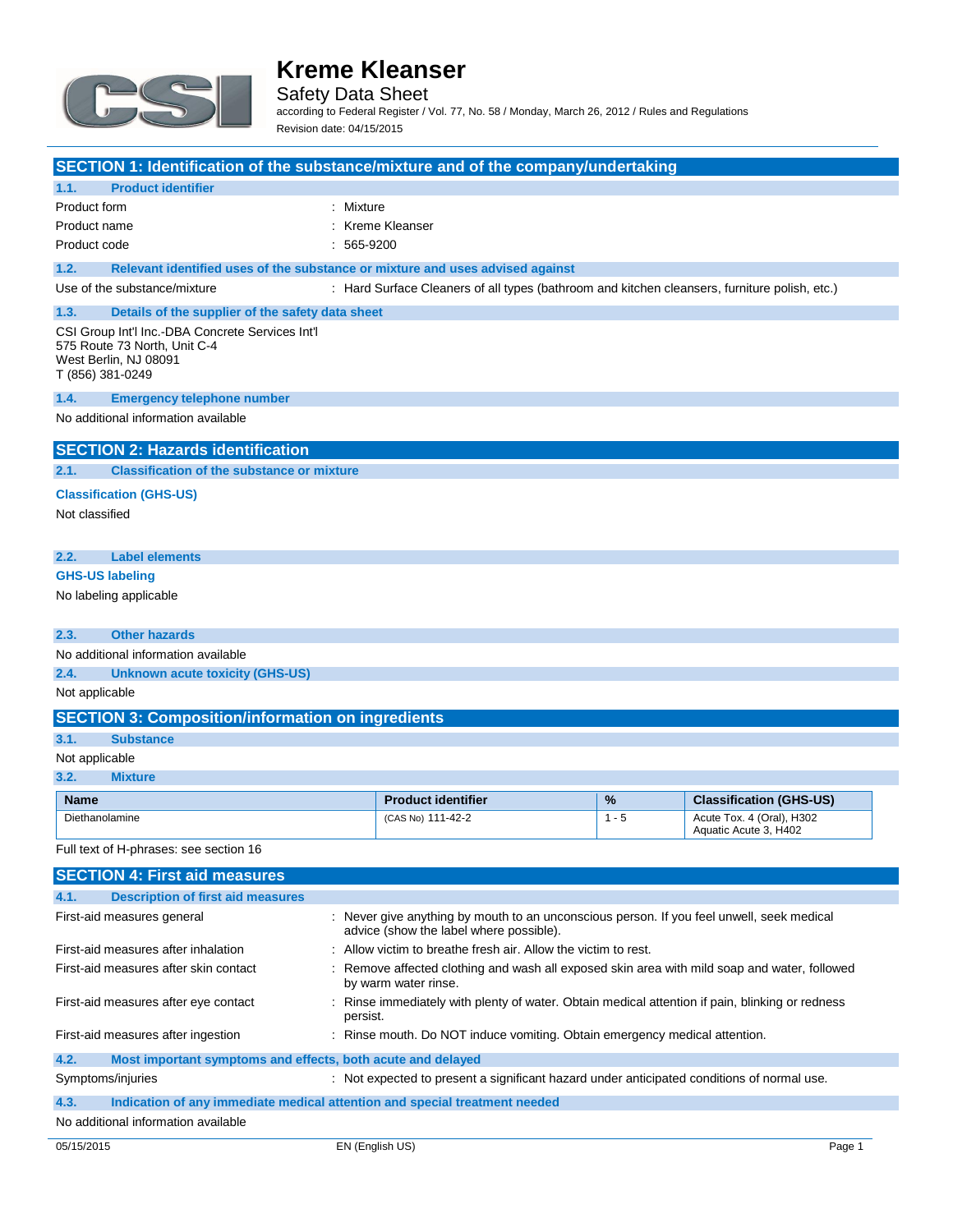## Safety Data Sheet

according to Federal Register / Vol. 77, No. 58 / Monday, March 26, 2012 / Rules and Regulations

|                    | <b>SECTION 5: Firefighting measures</b>                      |                                |                                                                                                         |                                                                                                                                                                                                      |
|--------------------|--------------------------------------------------------------|--------------------------------|---------------------------------------------------------------------------------------------------------|------------------------------------------------------------------------------------------------------------------------------------------------------------------------------------------------------|
|                    |                                                              |                                |                                                                                                         |                                                                                                                                                                                                      |
| 5.1.               | <b>Extinguishing media</b><br>Suitable extinguishing media   |                                |                                                                                                         |                                                                                                                                                                                                      |
|                    |                                                              |                                | : Foam. Dry powder. Carbon dioxide. Water spray. Sand.                                                  |                                                                                                                                                                                                      |
|                    | Unsuitable extinguishing media                               |                                | : Do not use a heavy water stream.                                                                      |                                                                                                                                                                                                      |
| 5.2.               | Special hazards arising from the substance or mixture        |                                |                                                                                                         |                                                                                                                                                                                                      |
|                    | No additional information available                          |                                |                                                                                                         |                                                                                                                                                                                                      |
| 5.3.               | <b>Advice for firefighters</b>                               |                                |                                                                                                         |                                                                                                                                                                                                      |
|                    | Firefighting instructions                                    |                                | chemical fire. Prevent fire-fighting water from entering environment.                                   | : Use water spray or fog for cooling exposed containers. Exercise caution when fighting any                                                                                                          |
|                    | Protection during firefighting                               |                                |                                                                                                         | Do not enter fire area without proper protective equipment, including respiratory protection.                                                                                                        |
|                    | <b>SECTION 6: Accidental release measures</b>                |                                |                                                                                                         |                                                                                                                                                                                                      |
| 6.1.               |                                                              |                                | Personal precautions, protective equipment and emergency procedures                                     |                                                                                                                                                                                                      |
| 6.1.1.             | For non-emergency personnel                                  |                                |                                                                                                         |                                                                                                                                                                                                      |
|                    | Emergency procedures                                         |                                | : Evacuate unnecessary personnel.                                                                       |                                                                                                                                                                                                      |
| 6.1.2.             | For emergency responders                                     |                                |                                                                                                         |                                                                                                                                                                                                      |
|                    | Protective equipment                                         |                                | : Equip cleanup crew with proper protection.                                                            |                                                                                                                                                                                                      |
|                    | Emergency procedures                                         |                                | : Ventilate area.                                                                                       |                                                                                                                                                                                                      |
| 6.2.               | <b>Environmental precautions</b>                             |                                |                                                                                                         |                                                                                                                                                                                                      |
|                    |                                                              |                                | Prevent entry to sewers and public waters. Notify authorities if liquid enters sewers or public waters. |                                                                                                                                                                                                      |
| 6.3.               | Methods and material for containment and cleaning up         |                                |                                                                                                         |                                                                                                                                                                                                      |
|                    | Methods for cleaning up                                      |                                |                                                                                                         | : Soak up spills with inert solids, such as clay or diatomaceous earth as soon as possible. Collect                                                                                                  |
|                    |                                                              |                                | spillage. Store away from other materials.                                                              |                                                                                                                                                                                                      |
| 6.4.               | <b>Reference to other sections</b>                           |                                |                                                                                                         |                                                                                                                                                                                                      |
|                    | See Heading 8. Exposure controls and personal protection.    |                                |                                                                                                         |                                                                                                                                                                                                      |
|                    | <b>SECTION 7: Handling and storage</b>                       |                                |                                                                                                         |                                                                                                                                                                                                      |
| 7.1.               | <b>Precautions for safe handling</b>                         |                                |                                                                                                         |                                                                                                                                                                                                      |
|                    | Precautions for safe handling                                |                                | of vapor.                                                                                               | Wash hands and other exposed areas with mild soap and water before eating, drinking or<br>smoking and when leaving work. Provide good ventilation in process area to prevent formation               |
| 7.2.               | Conditions for safe storage, including any incompatibilities |                                |                                                                                                         |                                                                                                                                                                                                      |
| Storage conditions |                                                              |                                | use.                                                                                                    | : Keep only in the original container in a cool, well ventilated place away from heat, hot surfaces,<br>sparks, open flame and other ignition sources. No smoking. Keep container closed when not in |
|                    | Incompatible products                                        |                                | Strong bases. Strong acids.                                                                             |                                                                                                                                                                                                      |
|                    | Incompatible materials                                       |                                | : Sources of ignition. Direct sunlight.                                                                 |                                                                                                                                                                                                      |
| 7.3.               | <b>Specific end use(s)</b>                                   |                                |                                                                                                         |                                                                                                                                                                                                      |
|                    | No additional information available                          |                                |                                                                                                         |                                                                                                                                                                                                      |
|                    | <b>SECTION 8: Exposure controls/personal protection</b>      |                                |                                                                                                         |                                                                                                                                                                                                      |
| 8.1.               | <b>Control parameters</b>                                    |                                |                                                                                                         |                                                                                                                                                                                                      |
|                    | <b>Kreme Kleanser</b>                                        |                                |                                                                                                         |                                                                                                                                                                                                      |
| <b>ACGIH</b>       |                                                              | Not applicable                 |                                                                                                         |                                                                                                                                                                                                      |
| OSHA               |                                                              | Not applicable                 |                                                                                                         |                                                                                                                                                                                                      |
|                    | Diethanolamine (111-42-2)                                    |                                |                                                                                                         |                                                                                                                                                                                                      |
| <b>ACGIH</b>       |                                                              | ACGIH TWA (mg/m <sup>3</sup> ) |                                                                                                         | 1 mg/m <sup>3</sup>                                                                                                                                                                                  |
| <b>OSHA</b>        |                                                              | Not applicable                 |                                                                                                         |                                                                                                                                                                                                      |
|                    |                                                              |                                |                                                                                                         |                                                                                                                                                                                                      |
| 8.2.               | <b>Exposure controls</b>                                     |                                |                                                                                                         |                                                                                                                                                                                                      |
|                    | Personal protective equipment                                |                                | : Avoid all unnecessary exposure.                                                                       |                                                                                                                                                                                                      |

Hand protection : Wear protective gloves/eye protection/face protection protective gloves.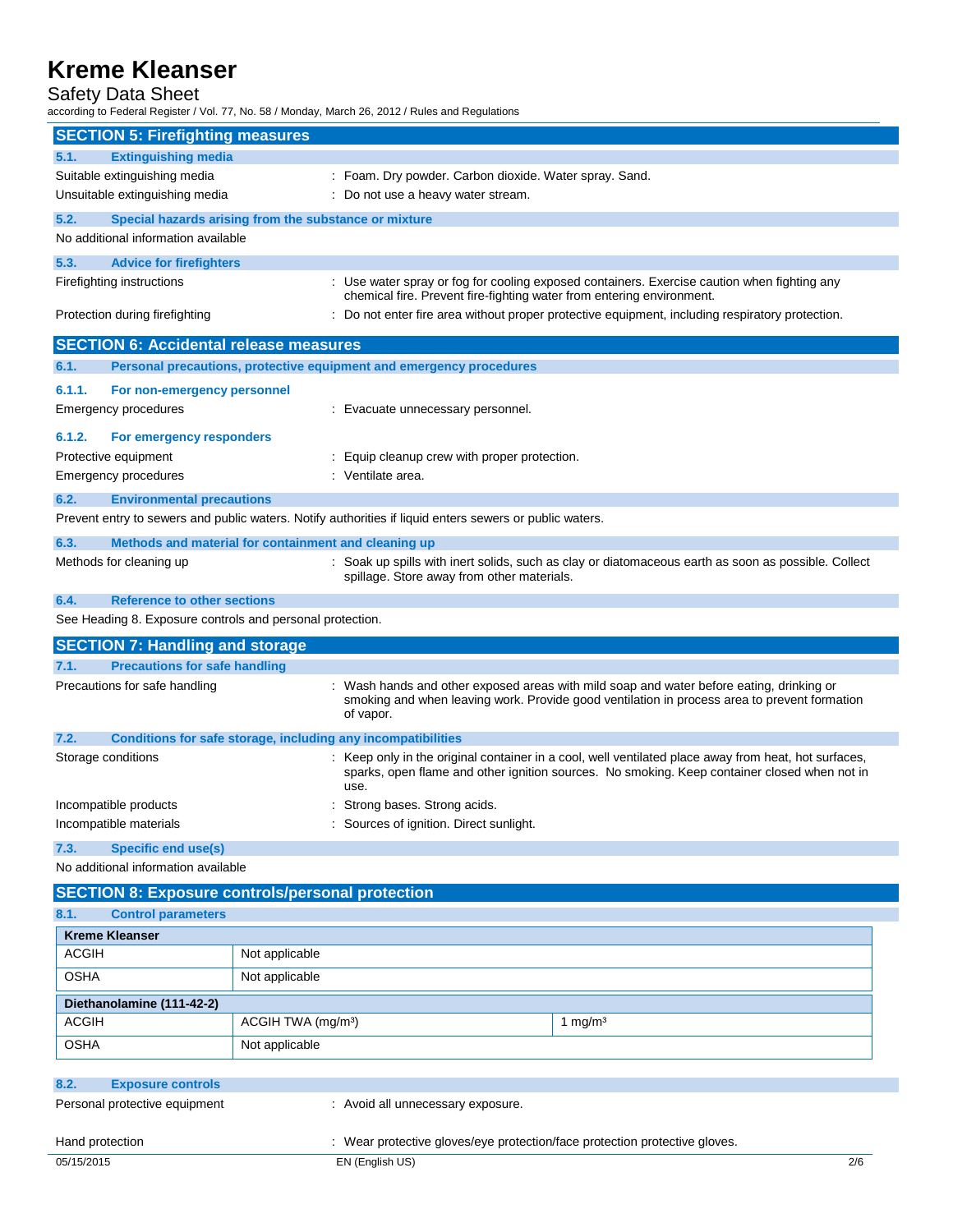## Safety Data Sheet

according to Federal Register / Vol. 77, No. 58 / Monday, March 26, 2012 / Rules and Regulations

| Eye protection         | : Chemical goggles or safety glasses.  |
|------------------------|----------------------------------------|
| Respiratory protection | : Wear appropriate mask.               |
| Other information      | Do not eat, drink or smoke during use. |

|      | <b>SECTION 9: Physical and chemical properties</b> |                                                       |
|------|----------------------------------------------------|-------------------------------------------------------|
| 9.1. |                                                    | Information on basic physical and chemical properties |
|      | Physical state                                     | : Liquid                                              |

| Color                                       | light green                                                                                              |
|---------------------------------------------|----------------------------------------------------------------------------------------------------------|
| Odor                                        | mint                                                                                                     |
| Odor threshold                              | No data available                                                                                        |
| рH                                          | $9 - 10$                                                                                                 |
| Melting point                               | No data available                                                                                        |
| Freezing point                              | No data available                                                                                        |
| Boiling point                               | 212 °F                                                                                                   |
| Flash point                                 | No data available                                                                                        |
| Relative evaporation rate (butyl acetate=1) | No data available                                                                                        |
| Flammability (solid, gas)                   | No data available                                                                                        |
| <b>Explosion limits</b>                     | No data available                                                                                        |
| Explosive properties                        | No data available                                                                                        |
| Oxidizing properties                        | No data available                                                                                        |
| Vapor pressure                              | No data available                                                                                        |
| Relative density                            | 1.2                                                                                                      |
| Relative vapor density at 20 °C             | Same as water                                                                                            |
| Solubility                                  | Soluble in water.<br>Water: Solubility in water of component(s) of the mixture :<br>•: 200 g/100ml •: •: |
| Log Pow                                     | No data available                                                                                        |
| Log Kow                                     | No data available                                                                                        |
| Auto-ignition temperature                   | No data available                                                                                        |
| Decomposition temperature                   | No data available                                                                                        |
| Viscosity                                   | No data available                                                                                        |
| Viscosity, kinematic                        | No data available                                                                                        |
| Viscosity, dynamic                          | No data available                                                                                        |

**9.2. Other information** No additional information available

|                  | <b>SECTION 10: Stability and reactivity</b>          |
|------------------|------------------------------------------------------|
| 10.1.            | <b>Reactivity</b>                                    |
|                  | No additional information available                  |
| 10.2.            | <b>Chemical stability</b>                            |
|                  | Stable under normal conditions. Not established.     |
| 10.3.            | <b>Possibility of hazardous reactions</b>            |
| Not established. |                                                      |
| 10.4.            | <b>Conditions to avoid</b>                           |
|                  | Direct sunlight. Extremely high or low temperatures. |
| 10.5.            | <b>Incompatible materials</b>                        |
|                  | Strong acids. Strong bases.                          |
| 10.6.            | <b>Hazardous decomposition products</b>              |
|                  | Fume, Carbon monoxide, Carbon dioxide.               |
|                  | <b>SECTION 11: Toxicological information</b>         |
| 11.1.            | Information on toxicological effects                 |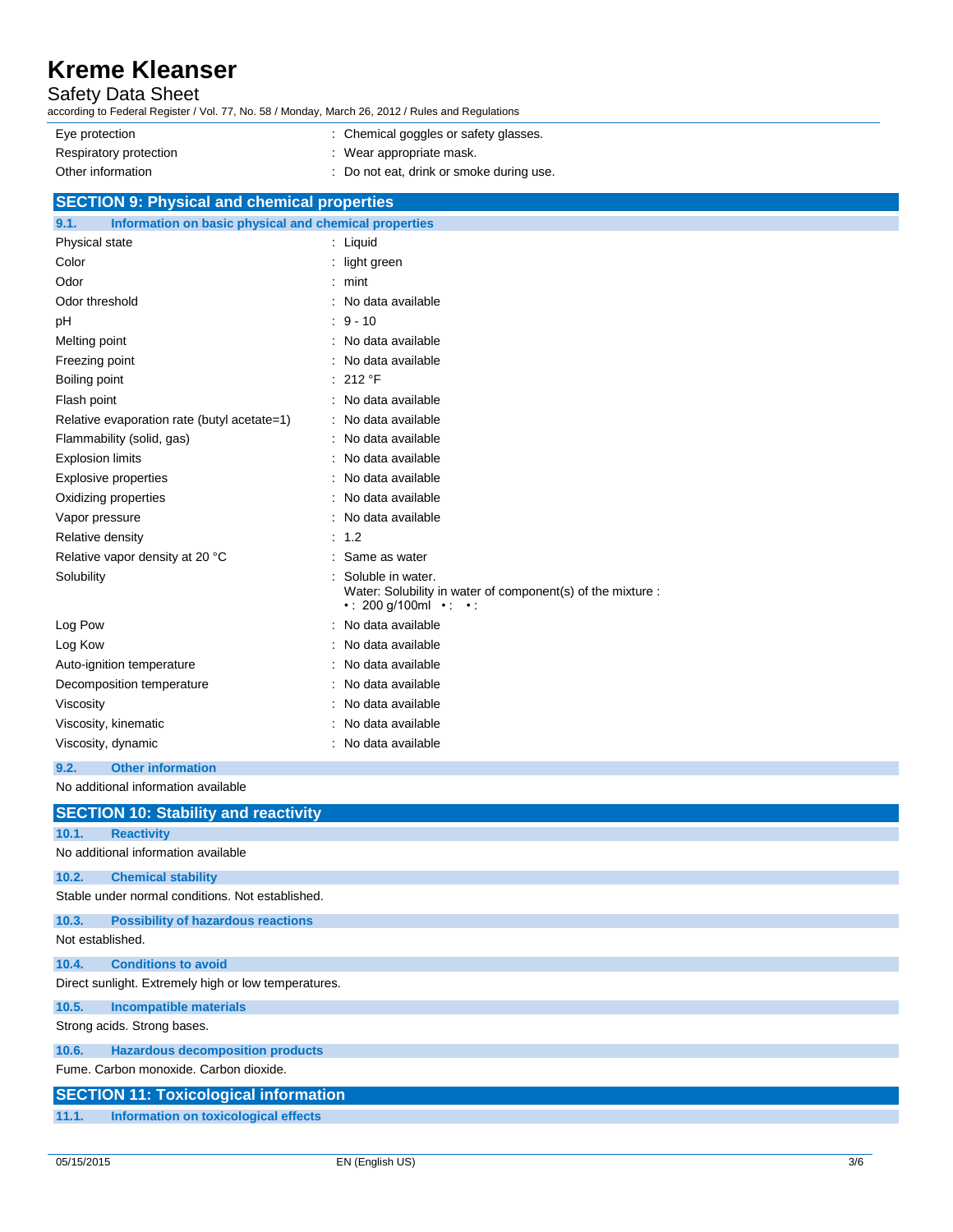## Safety Data Sheet

according to Federal Register / Vol. 77, No. 58 / Monday, March 26, 2012 / Rules and Regulations

| Acute toxicity                                         | : Not classified                                                    |
|--------------------------------------------------------|---------------------------------------------------------------------|
| Diethanolamine (111-42-2)                              |                                                                     |
| LD50 oral rat                                          | 620 mg/kg (Rat)                                                     |
| LD50 dermal rabbit                                     | 7640 mg/kg (Rabbit)                                                 |
| ATE US (oral)                                          | 620.000 mg/kg body weight                                           |
| ATE US (dermal)                                        | 7640.000 mg/kg body weight                                          |
| Skin corrosion/irritation                              | Not classified                                                      |
|                                                        | pH: 9 - 10                                                          |
| Serious eye damage/irritation                          | Not classified<br>٠                                                 |
|                                                        | pH: 9 - 10                                                          |
| Respiratory or skin sensitization                      | Not classified<br>÷                                                 |
| Germ cell mutagenicity                                 | Not classified                                                      |
| Carcinogenicity                                        | Not classified                                                      |
| Diethanolamine (111-42-2)                              |                                                                     |
| IARC group                                             | 3 - Not classifiable                                                |
| Reproductive toxicity                                  | : Not classified                                                    |
| Specific target organ toxicity (single exposure)       | : Not classified                                                    |
| Specific target organ toxicity (repeated<br>exposure)  | : Not classified                                                    |
| Aspiration hazard                                      | Not classified                                                      |
| Potential Adverse human health effects and<br>symptoms | : Based on available data, the classification criteria are not met. |

| <b>SECTION 12: Ecological information</b> |                                                      |
|-------------------------------------------|------------------------------------------------------|
| 12.1.<br><b>Toxicity</b>                  |                                                      |
| Diethanolamine (111-42-2)                 |                                                      |
| LC50 fish 1                               | 1664 mg/l (96 h; Pimephales promelas; Static system) |
| EC50 Daphnia 1                            | 180 mg/l (24 h; Daphnia magna)                       |
| LC50 fish 2                               | 14000 mg/l (96 h; Gambusia affinis; Static system)   |
| EC50 Daphnia 2                            | 55 mg/l (48 h; Daphnia magna)                        |
| Threshold limit algae 1                   | 10 mg/l (192 h; Scenedesmus quadricauda; Inhibitory) |

## **12.2. Persistence and degradability**

| <b>Kreme Kleanser</b>           |                                                                                         |
|---------------------------------|-----------------------------------------------------------------------------------------|
| Persistence and degradability   | Not established.                                                                        |
| Diethanolamine (111-42-2)       |                                                                                         |
| Persistence and degradability   | Readily biodegradable in water. Biodegradable in the soil. Photodegradation in the air. |
| Biochemical oxygen demand (BOD) | 0.22 g $O_2$ /g substance                                                               |
| Chemical oxygen demand (COD)    | 1.52 g $O_2$ /g substance                                                               |
| ThOD                            | 2.13 g $O_2$ /g substance                                                               |
| BOD (% of ThOD)                 | 0.10 % ThOD                                                                             |

## **12.3. Bioaccumulative potential**

| <b>Kreme Kleanser</b>     |                                     |
|---------------------------|-------------------------------------|
| Bioaccumulative potential | Not established.                    |
| Diethanolamine (111-42-2) |                                     |
| Log Pow                   | $-2.18 - 1.43$ (Experimental value) |
| Bioaccumulative potential | Bioaccumulation: not applicable.    |

# **12.4. Mobility in soil**

No additional information available

| 12.5. | <b>Other adverse effects</b> |  |
|-------|------------------------------|--|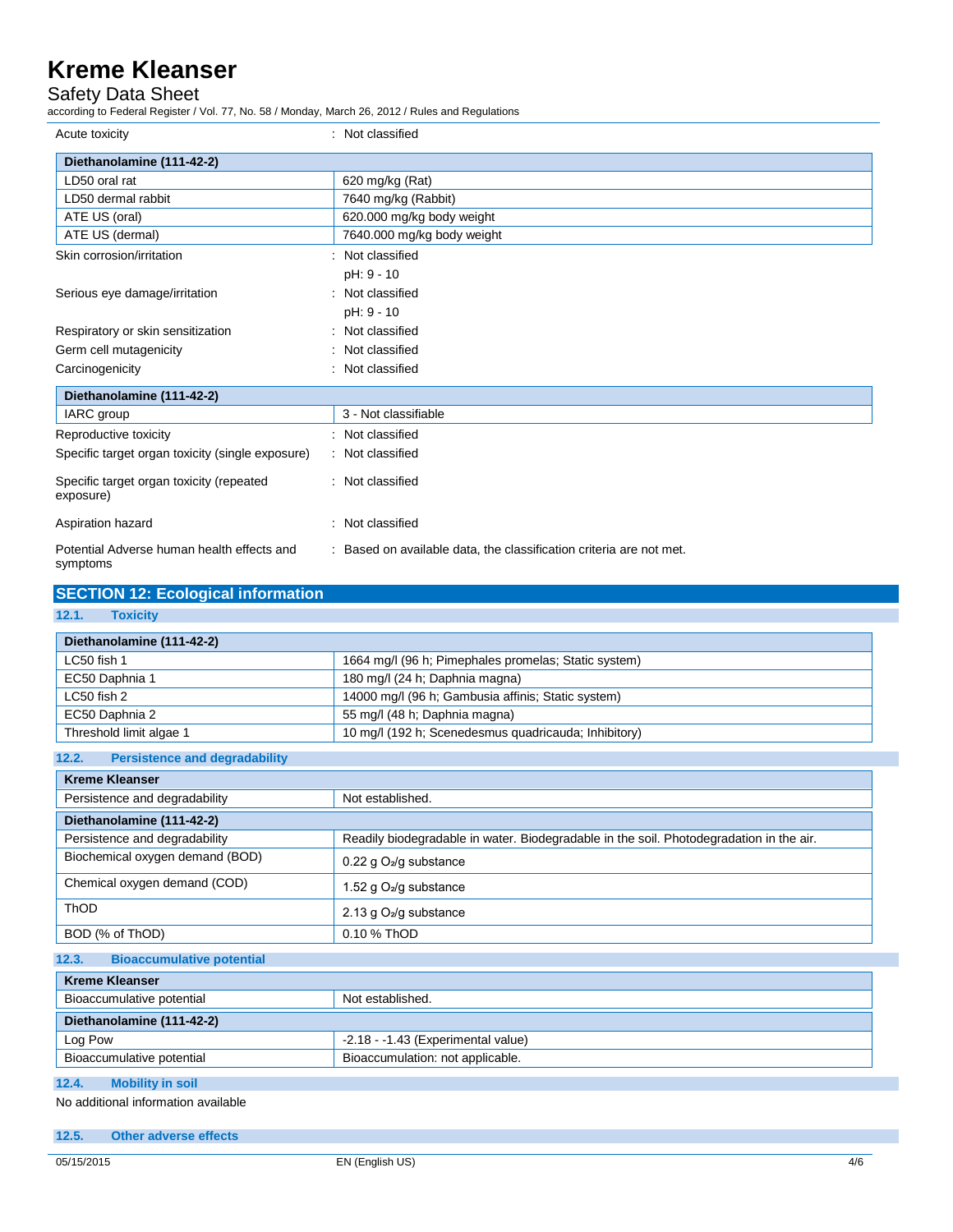## Safety Data Sheet

| Effect on the global warming               | : No known ecological damage caused by this product.                      |  |
|--------------------------------------------|---------------------------------------------------------------------------|--|
| Other information                          | : Avoid release to the environment.                                       |  |
| <b>SECTION 13: Disposal considerations</b> |                                                                           |  |
| <b>Waste treatment methods</b><br>13.1.    |                                                                           |  |
| Waste disposal recommendations             | : Dispose in a safe manner in accordance with local/national regulations. |  |
| Ecology - waste materials                  | : Avoid release to the environment.                                       |  |
| <b>SECTION 14: Transport information</b>   |                                                                           |  |
|                                            |                                                                           |  |

# **Department of Transportation (DOT)**

In accordance with DOT Not regulated for transport

**Additional information**

Other information **contains the container of the container of the contains of the contains of the contains of the contains of the contains of the contains of the contains of the contains of the contains of the contains of** 

## **ADR**

No additional information available

#### **Transport by sea**

No additional information available

### **Air transport**

No additional information available

| <b>SECTION 15: Regulatory information</b>                                                                             |        |  |
|-----------------------------------------------------------------------------------------------------------------------|--------|--|
| 15.1. US Federal regulations                                                                                          |        |  |
| <b>Kreme Kleanser</b>                                                                                                 |        |  |
| Not listed on the United States TSCA (Toxic Substances Control Act) inventory                                         |        |  |
| Diethanolamine (111-42-2)                                                                                             |        |  |
| Listed on the United States TSCA (Toxic Substances Control Act) inventory<br>Listed on United States SARA Section 313 |        |  |
| RQ (Reportable quantity, section 304 of EPA's<br>List of Lists)                                                       | 100 lb |  |

### **15.2. International regulations**

#### **CANADA**

No additional information available

#### **EU-Regulations**

No additional information available

**Classification according to Regulation (EC) No. 1272/2008 [CLP]** No additional information available

**Classification according to Directive 67/548/EEC [DSD] or 1999/45/EC [DPD]** Not classified

### **National regulations**

#### **Diethanolamine (111-42-2)**

Listed on IARC (International Agency for Research on Cancer)

### **15.3. US State regulations**

| Diethanolamine (111-42-2)                                   |                                                                   |                                                                              |                                                                            |                                      |
|-------------------------------------------------------------|-------------------------------------------------------------------|------------------------------------------------------------------------------|----------------------------------------------------------------------------|--------------------------------------|
| U.S. - California -<br>Proposition 65 -<br>Carcinogens List | U.S. - California -<br>Proposition 65 -<br>Developmental Toxicity | U.S. - California -<br>Proposition 65 -<br>Reproductive Toxicity -<br>Female | U.S. - California -<br>Proposition 65 -<br>Reproductive Toxicity -<br>Male | No significance risk<br>level (NSRL) |
| Yes                                                         | <b>No</b>                                                         | <b>No</b>                                                                    | No                                                                         |                                      |